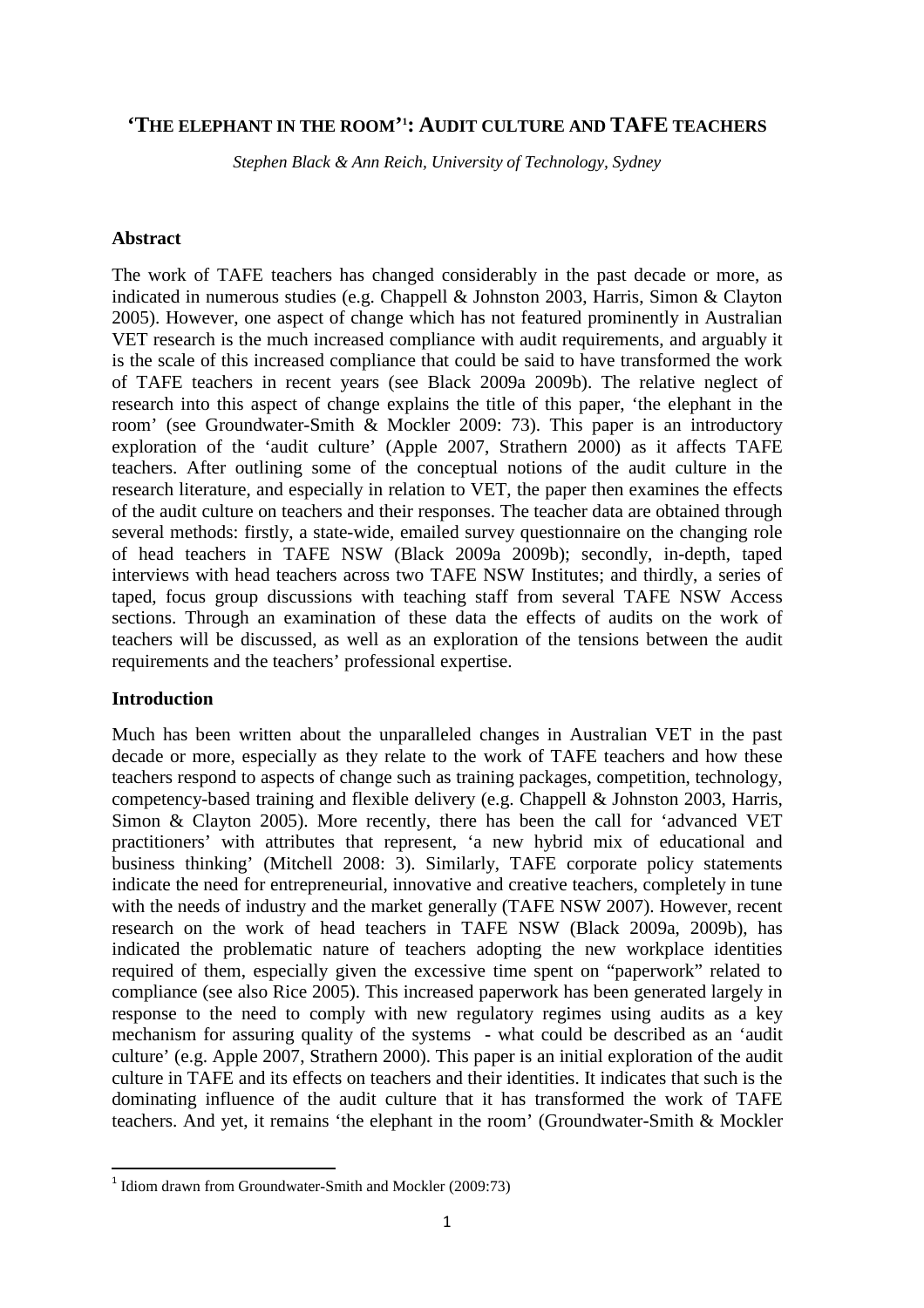2009:73) in so far as its influence on the work of TAFE teachers has gained relatively little attention in Australian VET research.

### **Literature review**

### *The audit culture*

Leys (2003, cited in Apple 2007:7) refers to auditing as: 'the use of business derived concepts of independent supervision to measure and evaluate performance by public agencies and public employees ...' According to Power (1997: 3), there was an 'audit explosion' around the late 1980s and early 1990s in Britain in which, 'a growing population of "auditees" began to experience a wave of formalised and detailed checking up on what they do'. Audits are now common place world-wide and have become a key technique, associated with the "new public management" approaches, for assuring quality in public sector organisations. This "new" approach to public sector management has used the techniques of commercial enterprises such as 'accountability, explicit standards and measures of performance, emphasis on outputs, not inputs, with rewards linked to performance, desegregation of functions into corporatized units operating with their own budgets and trading with one another, contracts and competition, and insistence on parsimony maintained by budget discipline' (Rose 1999: 150). The managers in public service organisations (such as TAFE) have been required to become calculating, problem-solving entrepreneurs in the competitive markets (Reich, 2005) and in particular the frontline managers (such as head teachers), and the managers of business unit budgets and commercial programs (Chappell & Johnston 2003). Associated with the new public management approach, the audit, borrowing techniques from accounting and auditing, has became the organisation's way of limiting risk and assuring trust in public service systems ranging from professional services in health and education to social services. As Rose (1999: 154) suggests, the 'auditing processes hold out the promise – however specious – of new distantiated forms of control between political centres of decision and autonomized loci – schools, hospitals, firms – which now have the responsibility for the government of health, wealth and happiness'. This form of audit is described by Power (1997), as "control of control", in acting on the control systems themselves from a distance, rather than from earlier supervisory inspection processes. This audit process shapes the "governed" (that is the teachers, head teachers, managers) by prescribing the processes to be audited, such as processes for setting outcomes and systems of recordsetting (Rose 1999). The emphasis on establishing and maintaining trust in the system is on so-called computerised and other recording technologies, such as the paper trail, rather than the professional expertise of the teacher in the classroom (or workplace). In this way 'the logics and technical requirements of audit displace the internal logics of expertise' (Rose 1999: 154).

### *Audits and education*

The audit culture has permeated educational organisations at all levels. In higher education in Britain for example, Shore and Wright (1999) indicate the audit mechanisms expressed within terms of "improved quality" have been introduced for measuring teaching performance and research. Part of their argument, drawing on the work of Foucault (1977), is to link these "disciplinary" mechanisms to a new form of coercive neo-liberal governmentality.

Groundwater-Smith and Mockler (2009) focus on the schooling system, but their discussion also resonates strongly with the situation confronting teachers in the VET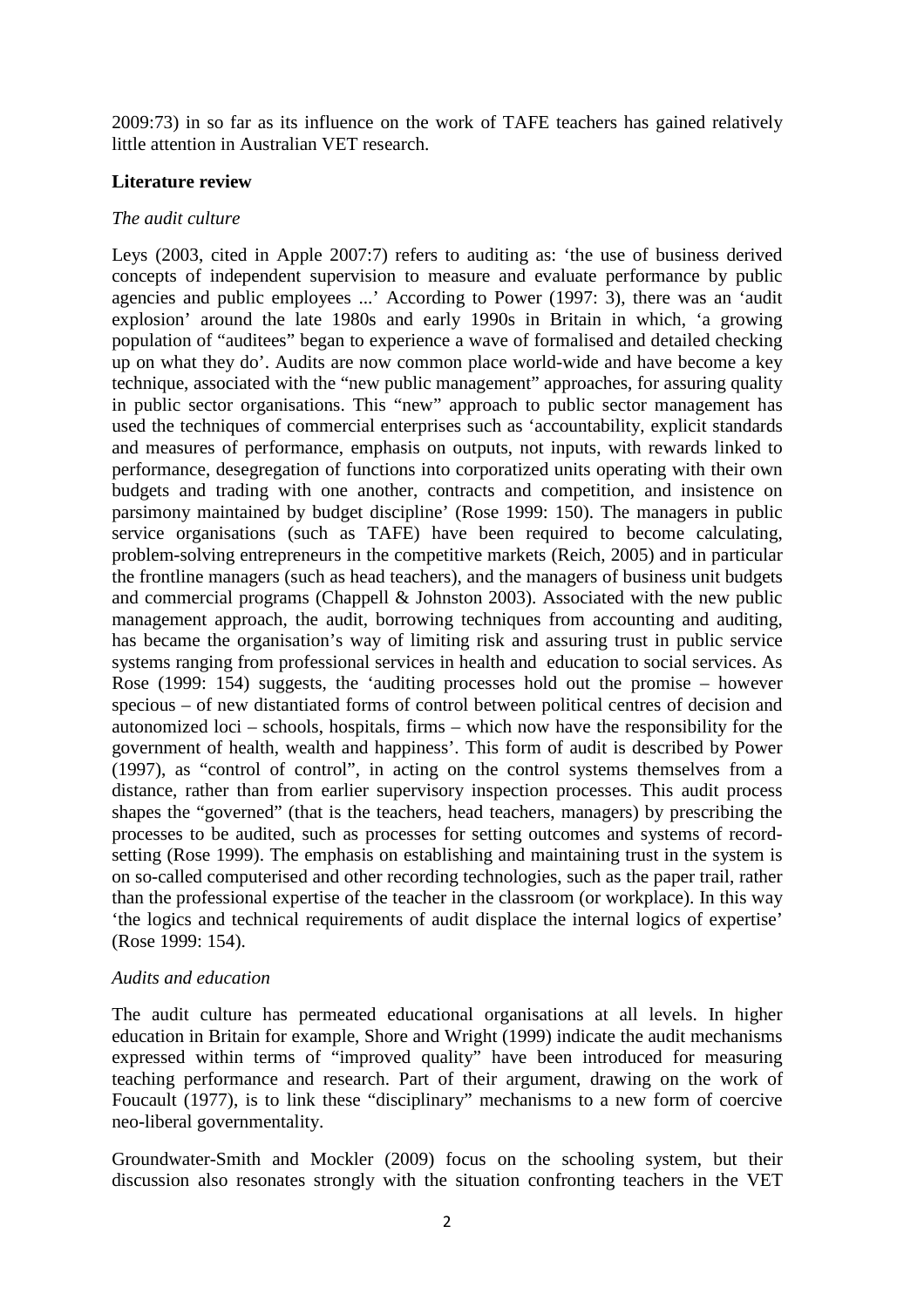system. They point to the need to "mind the gap" that has developed between the subjectivity of professional teacher judgement and the objectivity measures of standardised assessment deployed in audits. The pervasiveness of the latter in the form of the many "quality assurance" procedures teachers need to comply with, in effect, has diminished the role of teacher professional judgement.

## *Audits and VET*

One critical analysis of the effects of the audit culture on the VET system is provided by Hodkinson (2008) in a study of the British further education (FE) system. He sees parallels and links between the rise of the audit culture and the rise of evidence-based practices in academic research, which he terms a neo-positivistic research stance. These new "regimes of truth" have had damaging effects on educational provision. Henceforth, quantitative measures of performance such as completion rates and student retention rates predominated, measures which were considered by many educational bureaucrats to be robust and universally applicable. According to Hodkinson (2008), the FE sector has demonstrated the extreme aspects of audits due to its relatively low status and the competitive basis for its funding. In FE colleges, considerable time is spent collecting data to demonstrate performance in order to bid for funding. "Inspections" of teachers by external agencies and internally by peers are a common and dominating feature of FE college life. And yet, despite the micro management of teaching, standardisation of practices and the enormous resources in terms of time and paperwork spent accounting for performance, there is little evidence that student learning has improved. As Hodkinson indicates, there are many complex variables in the learning process, and what is valuable is often hard to measure in quantitative terms. It is largely as a reaction to the audit culture that some researchers in Britain are now focusing on improving "learning cultures" in FE, which acknowledge the complex social practice dimensions of learning (e.g. James et al 2007).

The intensification of work in the VET sector involving teachers "drowning under paperwork" and being subject to closer surveillance has been outlined by other researchers. Avis (2007: 105) for example, also from a British FE perspective, writes of how 'performance management enables the state and its institutional arm within management to direct practice'. However, Avis (2007) cites other research (e.g. Gleeson & Shain 1999) which indicates that compliance by teachers is not automatic, and is sometimes unwilling and a part of the tensions felt by teachers between compliance and their professional judgements of the educational value of activities. He concludes that the "competitive settlement", with its enforced standardisation of practices, deskilling of teachers and intensification of labour has transformed the work of FE. And yet, concurrent with these changes, in the classroom mediations involving teachers and students there remains 'a space for struggle as well as outcomes that are contrary to those of policy makers and curriculum designers' (Avis, 2007: 125-126).

In Australian VET there are few studies which directly engage with these issues. Kell (2006) provides a broad, critical analysis of the current and future role of the main public provider, TAFE, and he outlines perspectives on teaching "under the squeeze", in which audit pressures are a key part. Golding and Vallence (2002) also critiqued quantitative measures used in quality audits in VET. Recently, Seddon (2009:69) has outlined the way the Australian VET audit culture has focused exclusively on government and industry agendas and has by-passed practitioner perspectives, leading to a situation in which 'there is compliance but not commitment'. Beyond these studies, however, audit cultures do not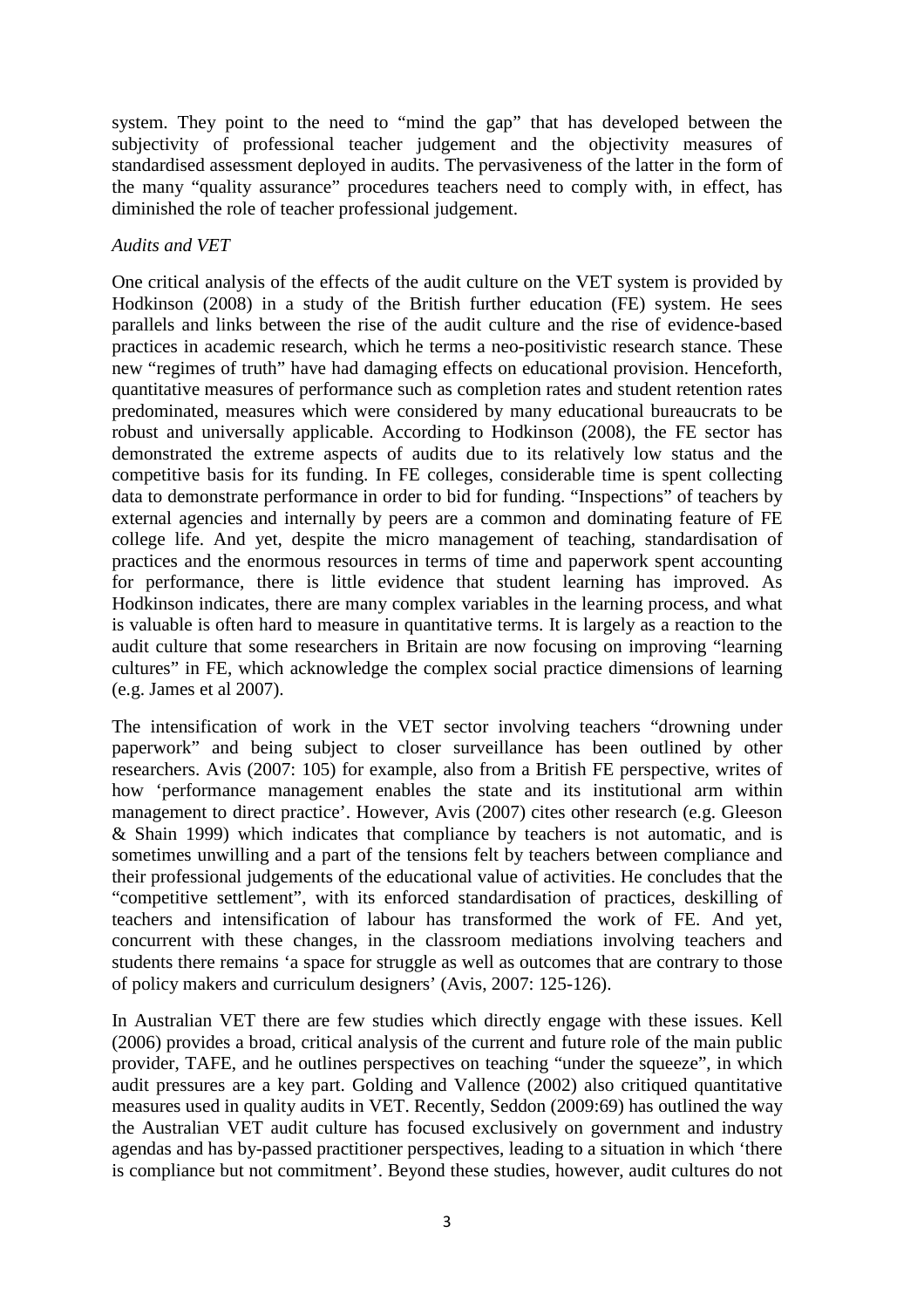feature prominently in the research literature, though recent research on the role of head teachers in TAFE, shows they are experiencing considerable audit pressures resulting in administrative overload and a subsequent neglect of educational leadership (Black 2009a, 2009b, Rice 2005). Similarly, Reich (2005) discusses the role of the audit as a key feature of neoliberal VET reforms in Australia and how the audit by state training authorities 'became the key technique for restoring and maintaining trust in the professional expertise of those in the training system' (Reich 2005: 119).

Despite the relative lack of research focus on audits and compliance, the policy documents and guidelines relevant to TAFE as the major public VET provider reflect its highly regulated audit environment. TAFE NSW "quality policy", for example, states that the organisation '... encompasses the development, monitoring and review of processes and procedures which support best practice in complying with quality standards within the national and state regulatory framework' (NSW Department of Education and Training 2009). As a Registered Training Organisation (RTO), TAFE states it complies with Australian Quality Training Framework (AQTF) standards as a *Guarantee of Service*. Further, TAFE NSW Institutes proudly announce on their homepages their compliance with international standards of business processes and procedures, such as the ISO 9001:2000.

### **Research method**

Data for this paper were obtained through several research methods, all involving qualitative data. Firstly, there was a re-examination of survey questionnaire responses from head teachers in a state-wide survey on the changing role of head teachers (Black 2009a, 2009b). This questionnaire sought largely open ended responses on a range of aspects of head teacher work. While much of this has been reported, for this paper, specific responses to the question on audits were analysed.

Secondly, taped, semi-structured interviews were conducted with twelve head teachers across two TAFE NSW Institutes. The head teachers represented a full range of vocational areas including traditional trades and general education. These interviews were conducted at the time primarily to augment the above state-wide survey questionnaires of head teachers. The interviews focused on the changing role of head teachers, and as with the survey questionnaire, the interview questions focused on issues that included: satisfaction with the job, how the role has changed (including responses to audits), levels of support, professional development needs, and suggestions for a more effective head teacher role.

Thirdly, three recorded focus group sessions were conducted in Access sections in three TAFE NSW colleges. The groups comprised mainly full time teachers with 8-12 teachers in each group. All teachers were female, mostly in a 50-59 year age group, who had been working in their Access sections for many years. Focus questions related to their experiences of changing pedagogy over the past decade or more, including what and how they teach, and their responses to curriculum and other changes.

#### **Findings and discussion**

#### *Facing up to an audit culture*

The different types of audits that teachers and head teachers are expected to comply with are too numerous to mention in a short paper. Many relate to training package and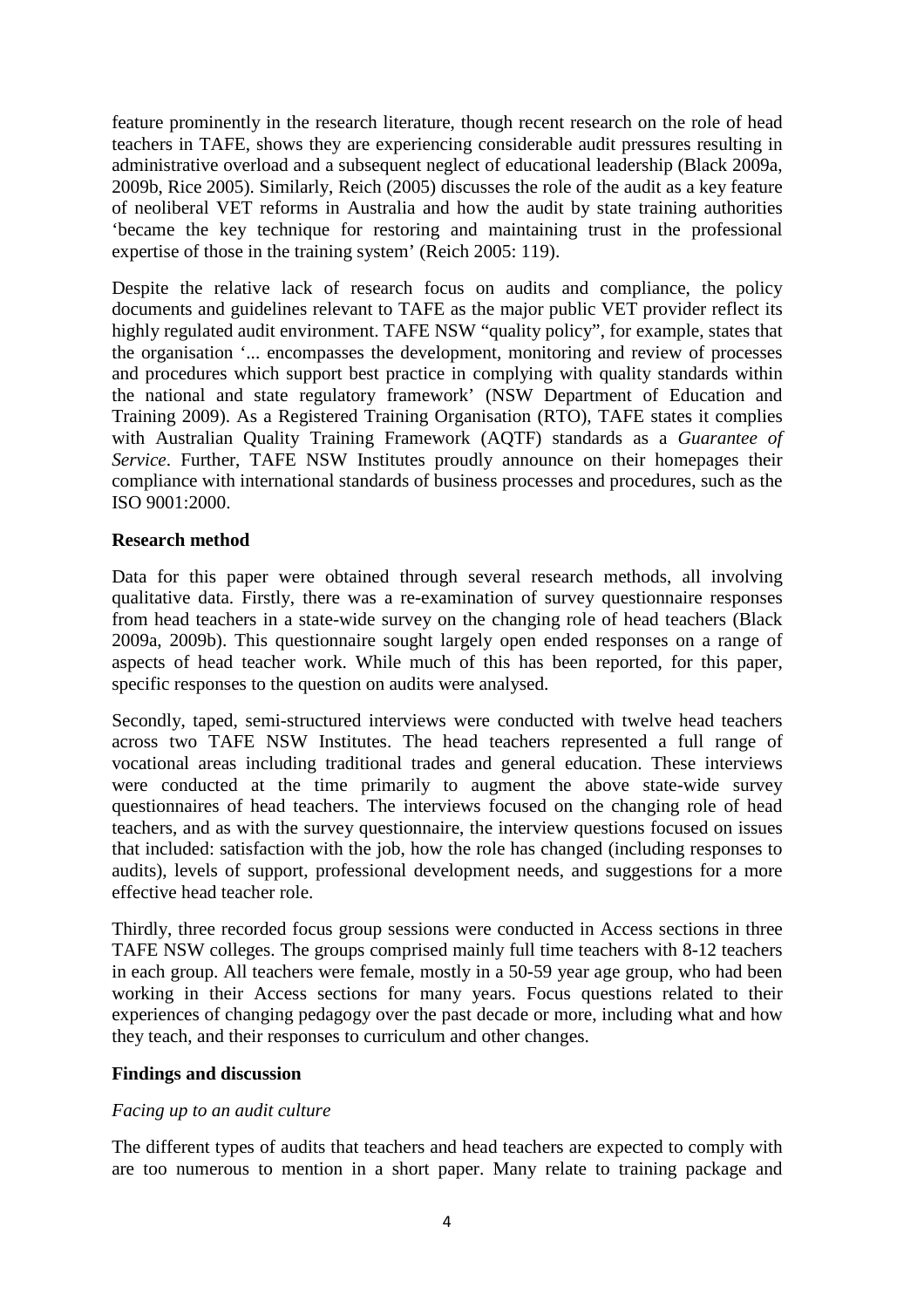curriculum requirements, course delivery, aspects such as assessment validation, ensuring correct course versions are used, and ensuring that for the students there is sufficient evidence of their participation. One teacher, for example, cited "version control" to be a significant issue: 'everything has to be version control, nobody can go into a classroom with any piece of paper unless it's version control'. This same teacher in a trade area further explained the standardisation of delivery and the record keeping required, stating:

Teachers used to do their own prep, go in and teach, come out and do their marking. That's not on any more. Every single class has to be the same, and right across the Institute ... You've got to prove to the auditor that your students have been participating in the class, so we've got to keep all this paperwork, all those feedback sheets

A formal audit can be internal, often under the auspices of Institute Quality Assurance staff, or external, undertaken by agencies such as the NCVER. A formal audit usually involves advance notice that an audit will take place (which may be a couple of weeks), and an outline is provided of the main focus of the audit. The auditors themselves may spend several hours with the head of the teaching section examining evidence that there is compliance with the standards required, and a formal report detailing the extent of compliance is later provided to the institution.

A distinction needs to be made between the role of head teachers and regular teachers in TAFE, with the former combining teaching with a frontline management role and therefore likely to experience additional kinds of audit pressures. For example, and somewhat typically of respondents, one head teacher listed her work duties to include: '... financial management budgeting, RPL targets, ASH targets ... AQTF audits, ITSE audits, ISO audits, internal audits, ICChecklists ...' (see Black 2009a: 5 for an explanation of acronyms). Teachers, on the other hand, are more likely to experience audits in terms of the prescription of course outcomes determining what they teach, complying with various aspects of assessment regimes, and maintaining detailed and accurate student records. They are required to provide evidence that all aspects of course delivery are being undertaken according to the established standards (often outlined in Internal Control Checklists which need to be signed off by supervising officers). Typically, the documentation required for auditors may involve photocopying multiple class sets of course assessment guidelines and then obtaining the signatures of every student in the class declaring they have received all the assessment information for their course. These tasks are usually tedious and time consuming. In other examples, audit procedures may involve producing checklists of the learning outcomes of every unit a student is enrolled in, and teachers are required to 'tick-the-boxes' for each student in each lesson to indicate which learning outcomes have been addressed. Detailed lesson plans need to match with these records as evidence each student has participated in all of their enrolled units.

There is no doubt from the responses collated for both head teachers and teachers that there has been a rapid escalation in at least the last decade in the audit demands made of them, and that they serve to regulate almost every aspect of their work. As reported previously by Black (2009a:14), head teachers report a 'huge increase in the volume of work around audits requirement,' and that they are 'a nightmare'. One interview respondent, a head teacher for the past 15 years, commented that the constant monitoring and checking of their work was relatively new and came as a surprise to her. She stated:

I don't remember when I started head teaching, auditing. The first I remember was the verified tasks. We didn't used to have verified tasks, and I remember being audited and being told 'you don't have a single verified task'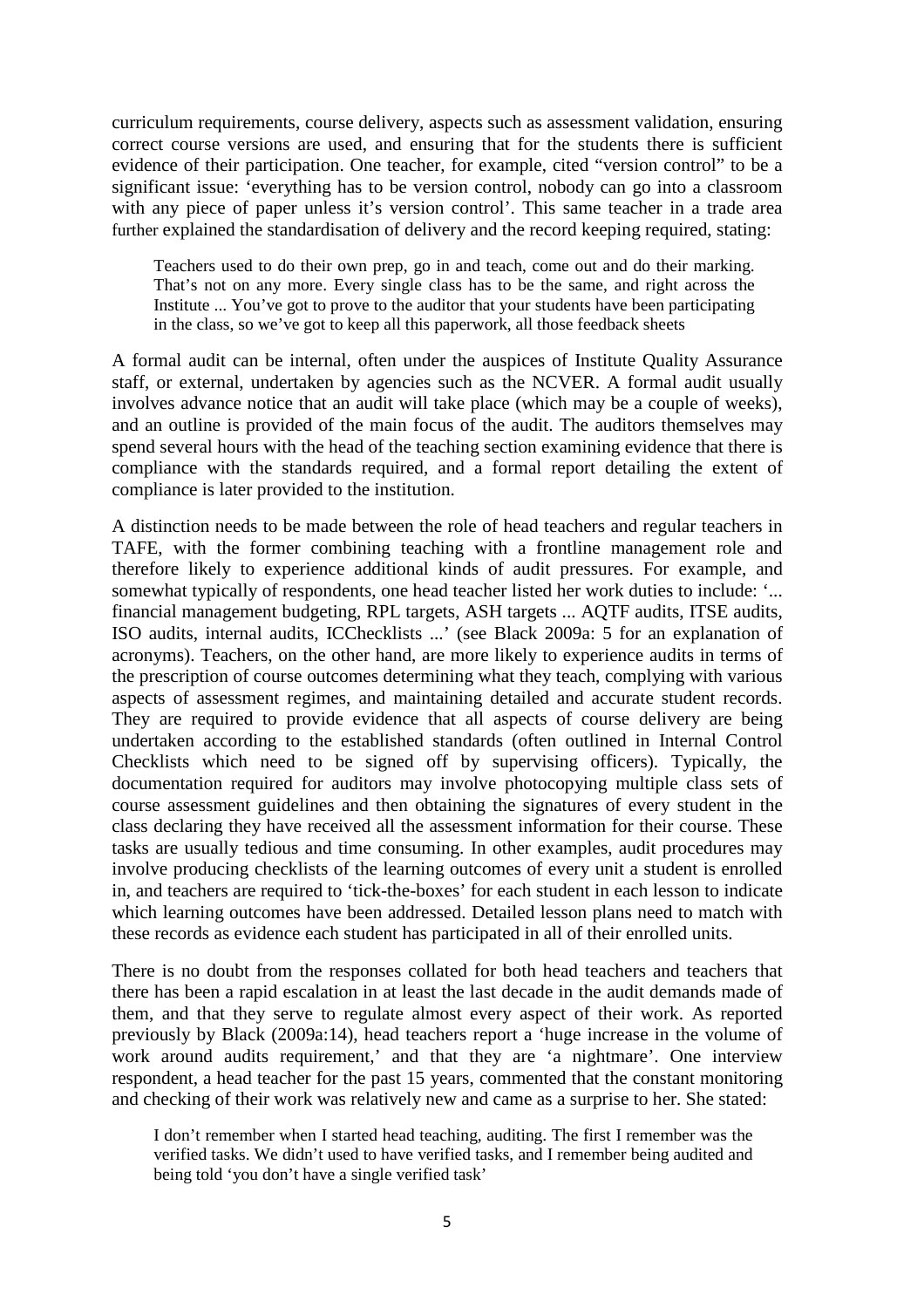Another head teacher seemed to encapsulate the current situation for many teachers in stating:

We're now always being audited, either internally or externally, so that you always have this unseen audience there. Sometimes you feel they are ready to pounce, and so you need to make sure you are covered maybe for something that will never eventuate

Some respondents made the point that audits appeared never ending, with one head teacher stating, '... no matter how hard I work, I know I am not meeting all the audit requirements'. Further, systems and procedures do not remain static, as a teacher stated in relation to training packages, 'basically they are reviewed every three or four years, so by the time we get one lot set up, the next lot come in and you have to redo everything again. It's never ending'.

One area of compliance that has always been important is safety in the workplace and training, especially in some trades sections which require strict operating procedures, risk analysis and occupational health and safety compliance. But this compliance appears increasingly more time-consuming and onerous, with a focus on the "paper trail" rather than the student's acquisition of the necessary knowledge and skills. One teacher stated that in his trade area:

for every tool you've got a risk analysis, you've got to teach that to the students, they've got to sign, you've got to say that they did learn it correctly, and then you've got to continually update all the signage and things like that. Every tool's got to have a safety operating procedure on it

Staff qualifications are another area of compliance with implications for the work of both head teachers and teachers. For example, a Certificate IV in Training and Assessment is the new minimum teaching qualification in VET which some teachers have been slow to acquire. As one head teacher explained:

you've got to have a policy in place explaining how it is that this part time teacher who hasn't got a Cert IV can teach a class, but can't do any assessments, and who does the assessments, and we've got to actually put that person on with composite classes so that it's the other person's job. It's not easy to juggle that around

And all this, the head teacher explained, was for '... a piece of paper that just allows him to do what he's been doing for us for years anyway'.

#### *'More and more we operate for auditors, not students***'**

While doubtless many audit procedures are considered essential, such as in the area of workplace and training safety, many respondents felt that the auditing processes had extended too far, and that somehow the core purpose of TAFE, delivering quality education and training to students, had been compromised. In some cases, respondents could see little or no educational value in the audit processes. For example, one head teacher spoke of a program she manages:

... they ask for reporting requirements that are over and above what is necessary, and is absolutely absurd. For example, they want us to record every single phone call that we make about a student or to a student. Which is just, you know, absurdly over the top, and for what reason, you just can't see the educational value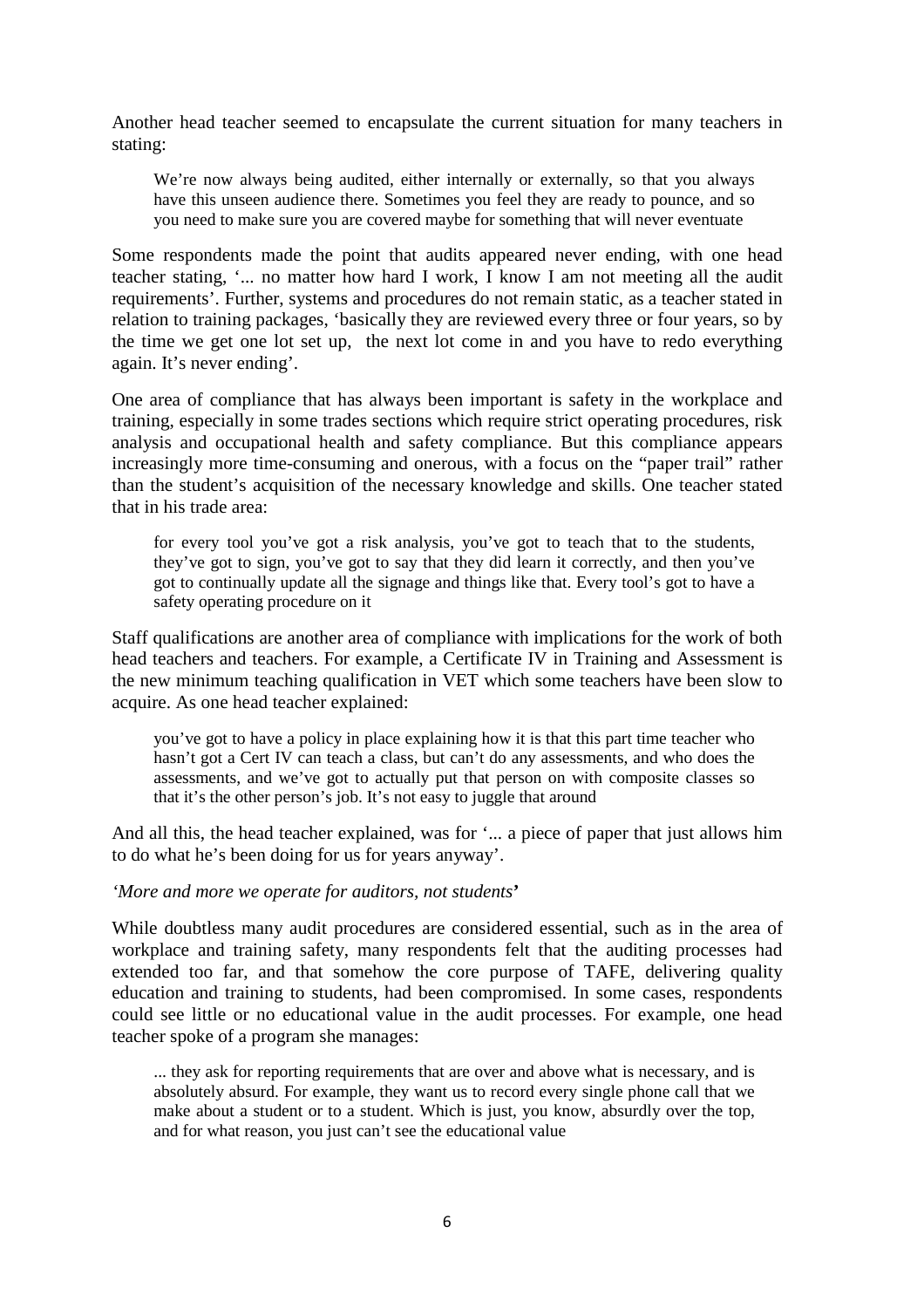Comments like this were common amongst many respondents, and in some cases audit requirements were seen not just to be of little educational value, but to actually counter good educational practices. One head teacher commented on a 'youth at risk' program:

... they're required to have a report on every student, every fortnight. [they are] Supposed to show how their goals have changed every fortnight, which is not only educationally unsound, it will frighten the students away

Assessment validation, a process of peer checking to ensure assessment tasks are appropriate to meeting unit learning outcomes, is another relatively recent audit requirement that teachers appear to spend much time on. One teacher commented that the assessments:

just sit in a drawer, just in case, in case an auditor comes around. So, I don't know what the educational value of it is. Maybe there is some, I don't know, but essentially we're doing it because we might get audited

### *De-motivating and de-professionalising effects: Tensions between the logics of audit requirements and the logics of professional expertise*

The comments of many teachers suggest that perhaps the most significant aspect of trying to be audit compliant is the effect it has on their professionalism, on them being good teachers. Reinforcing a point reported on previously (Black 2009a: 23-24), head teachers found they have little time left after their administrative work on audits to prepare for their own classes and provide a leadership role for their teachers. As one head teacher commented:

In fact, I'm probably the worst teacher in the section as far as lesson preparation and that sort of thing goes. My teachers prepare all my notes for me and tell me what I'm doing each week ... I don't do the sort of lesson preparation I used to do as a teacher. I just don't get time.

In time, the constant pressures for compliance, usually involving repetitive, tedious administrative tasks, has the negative effect of wearing teachers down and reducing their capacity for doing what they regard as the really valuable educational work that they should be doing. As one head teacher from an Access section commented:

There isn't time to do anything creative anymore. I don't have enough time to access the community and really put together something very creative and innovative, because you have in mind you want to spend your time doing this, and then you just get consumed with the electronic systems, troubleshooting and the minutia of recording and whatever, repetition, and creativity never happens, and you are just exhausted, and sometimes you think, what have I done today? Yet another week's gone by and I haven't been out to see the courses running out in the community, which is where I should be ... and making those connections and networks. It's very frustrating

Comments such as the above were all too familiar. Head teachers in particular, feeling the informal pressures to be "pro-active," claimed they simply didn't have the time. Typically, one head teacher said:

All I'm doing is reacting to everything that comes across the desk and I'd love to be able to set new things up and look at new ways of delivering the course, but I'm flat out trying to keep up with the right assessment, the correct assessment for the right unit, so, that's what the auditors want to see when they come in. But I'd rather spend the time getting a better way of teaching.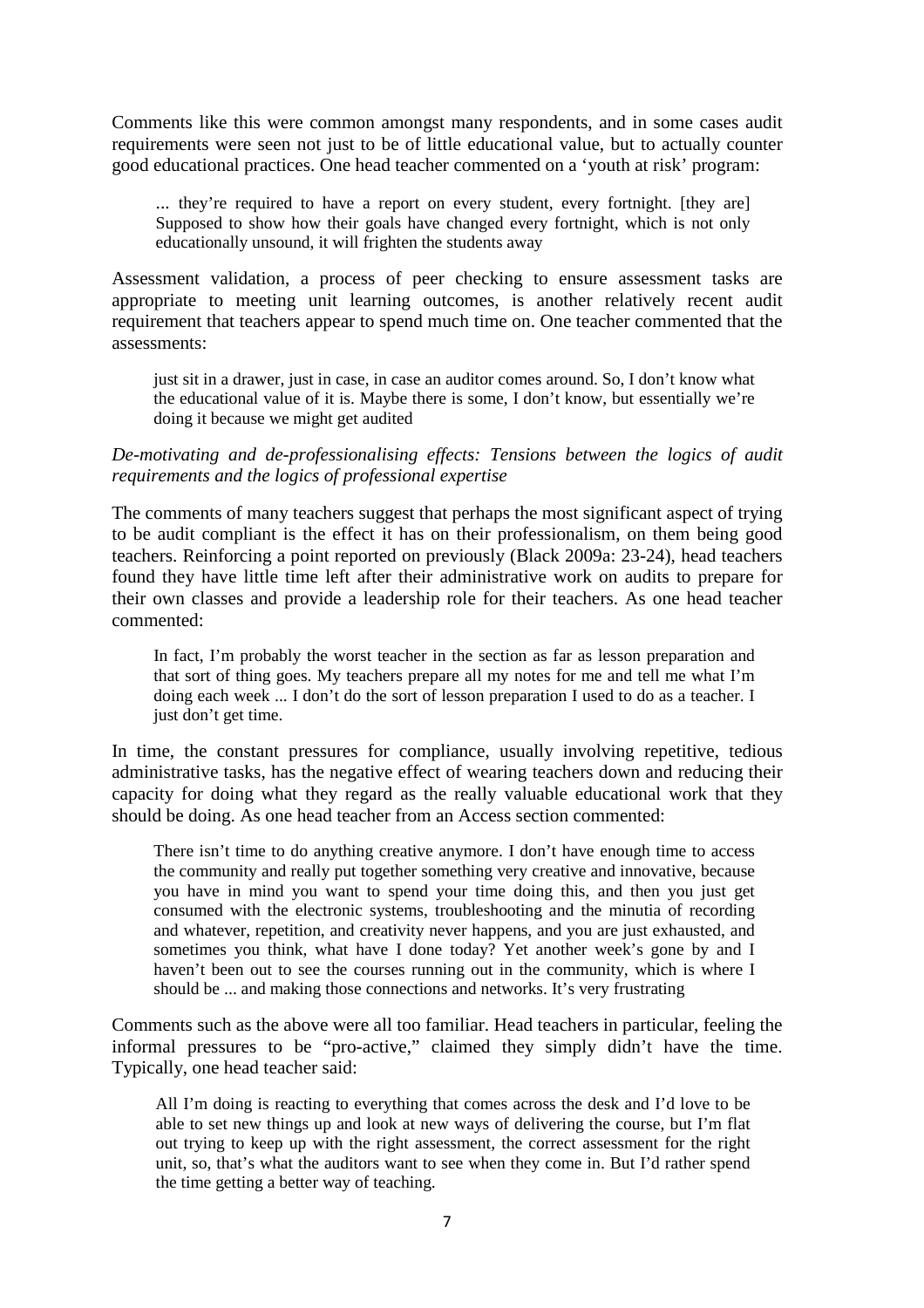### *Different ways of responding to audits: deniers, pragmatists, compliers*

As indicated in the literature review above, people respond differently to audits, with some being unwilling to comply (see Gleeson & Shain 1999 cited in Avis 2007:100) and others developing different forms of resistance. So too with respondents in this research study. Some head teachers and teachers appeared to deny the importance of being audit compliant relative to other aspects of their work role. One head teacher, for example, stated that he often didn't comply because he simply had no time, and that if something was really important it would be brought to his attention:

To be quite honest, I'm not that concerned. If they find me wanting they can spend the money and fix me up. I haven't got time to worry, and if I did get audited I could be in a fair bit of trouble. The bottom line is, I haven't got the time ... If it's important, it'll come down again or someone will see me about it. I do toss a lot out ...

Another teacher was quite adamant she would not be spending her time unnecessarily on audit compliance and she was prepared to subvert the process. She said simply, 'I just tick everything'. In response to a question on whether she feels an obligation to meet the stated learning outcomes of the curriculum, she stated, 'I don't. Give me a box, I'll tick the box, I'll tick it'. It should be pointed out, however, that she justified her actions as a principled response to having outcomes and curriculum imposed on her which she believed were not necessarily in the best interests of the students. This is a typical example of the tensions between audit requirements and professional judgement.

Many teachers did try to meet at least part of their audit requirements, but often this appeared more of a pragmatic response. It was something they thought had to be done, but they were clear it would not interfere with the "real" learning. Typical of this response was the following:

I'll be honest with you, I'll throw in an assessment, but ... my assessments are specifically aimed to keep that side of things happy. I'll do it in one session, tick the boxes. But the rest of the time I'll do what's needed

Within this "pragmatic" response, sometimes the compliance aspects appeared almost to be an afterthought. One teacher stated that half way through a lesson she might think, 'oh my God, I should have done dah, dah, dah, dah and dah, so I will do something that will fit the criteria'. Such a response, however, might still be regarded a subversion of the audit process because, while in a technical sense there was compliance, it was not undertaken in the full spirit of the audit process.

Finally, of course, there are those who do comply, the many TAFE teachers who try to do what is officially required of them. For some of these teachers, there is clearly a difficult balance between their own professional beliefs and judgements and those imposed on them as part of the audit process. For example, one teacher was asked why she didn't just tick the boxes anyway. She replied: 'I probably could, but some things I just can't, I've got to do some things related to it, even if it's one lesson'. In other words, she felt she had to be truthful to the prescribed outcomes and curriculum. As another teacher commented, 'You can get caught in it because you feel like, you know, you'll get into trouble'.

### **Conclusions**

As we stated in the introduction, this paper represents an initial exploration of the audit culture in TAFE which has received relatively little attention in the research literature on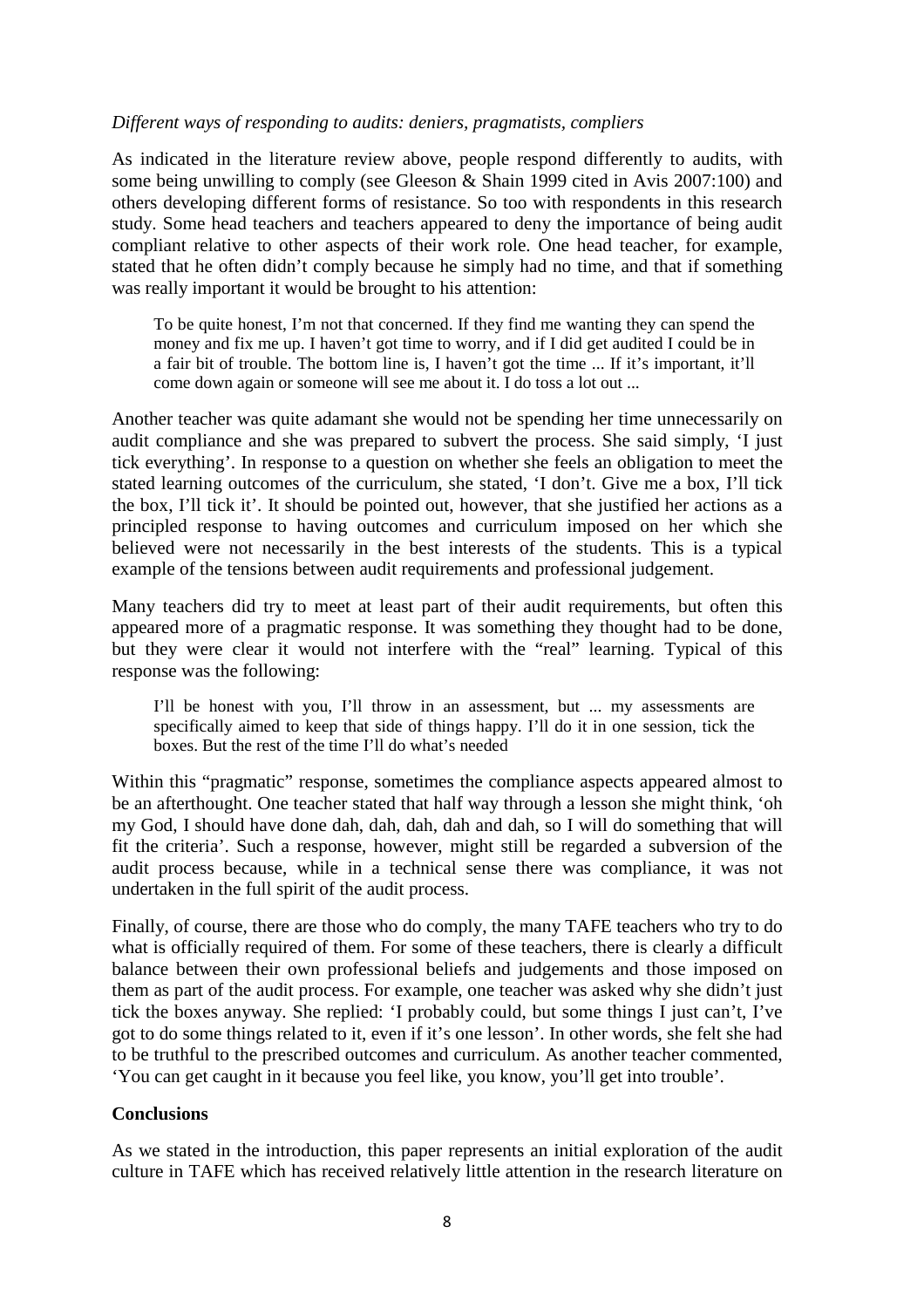VET in Australia. The insights provided by head teachers and teachers in this paper focus on these issues and signal that audit compliance in TAFE is an issue worthy of greater attention.

The research literature indicates that audits can be viewed as mechanisms of control and management. In the case of TAFE, audits serve to regulate the activities of teachers by systems of surveillance of the delivery of education and training developed by peak industry groups (via training packages) and government. The range of audits in TAFE is extensive, dealing not only with specific curriculum aspects of educational delivery, but with management systems generally, covering all areas of physical, financial and human resource management. The qualitative data presented in this paper indicate that many head teachers and teachers feel overwhelmed by the "paperwork" generated by audits, and the time and effort spent on ensuring compliance can reduce their effectiveness as teaching professionals. As indicated in other recent studies of head teachers in TAFE (i.e. Black 2009a, 2009b, Rice 2005), these aspects of audits have serious implications for the development of the new professional identities now expected of VET teachers, especially in relation to teachers being more entrepreneurial, innovative and creative.

The qualitative data show that not all TAFE teachers willingly comply with audits, with a continuum of responses ranging from a tokenistic "tick-the-box" to full compliance. Many of the head teachers' and teachers' comments reflected an ongoing tension between the logics and technical requirements of audits and the logics of their professional expertise, a questioning of the educational value. Significantly, professional agency is reflected strongly in many of the teacher responses, clearly indicating the needs of their students are their primary concern, and audit compliance becomes a secondary consideration if it is perceived to run counter to or does not fully meet student needs. The extent of such qualified audit compliance, however, requires further research, especially as some of the respondents featured in this paper were from Access sections (e.g. Adult Basic Education, Outreach) which may differ from TAFE generally in terms of their professional backgrounds and pedagogical principles and orientations.

Overall, however, the role of audits in the working lives of TAFE teachers appears significant on the basis of the data presented in this paper. But consideration must also be given to respondent demographics, given they (head teachers and full time Access teachers) were primarily older, experienced practitioners, and many of them expressed adjustment problems in the transformation of their work to incorporate an audit culture. For teachers new to TAFE there may be less of a transformation required. As one Access teacher commented, 'the induction for a new teacher is: here are your learning outcomes, this is your CLAMS (electronic) roll, and these are what you tick off for assessment validation'. This begs the question, however, is this the sort of audit-driven pedagogy we really want in TAFE?

#### **Acknowledgement**

The authors wish to acknowledge the support of the TAFE Teachers Association of the NSW Teachers Federation in undertaking the research on which this paper is based.

### **References**

Apple, M. (2007). Education, markets, and an audit culture. *International Journal of Educational policies*, 1:1, 4-19.

Avis, J. (2007). *Education, policy and social justice: Learning and skills*. Continuum, London.